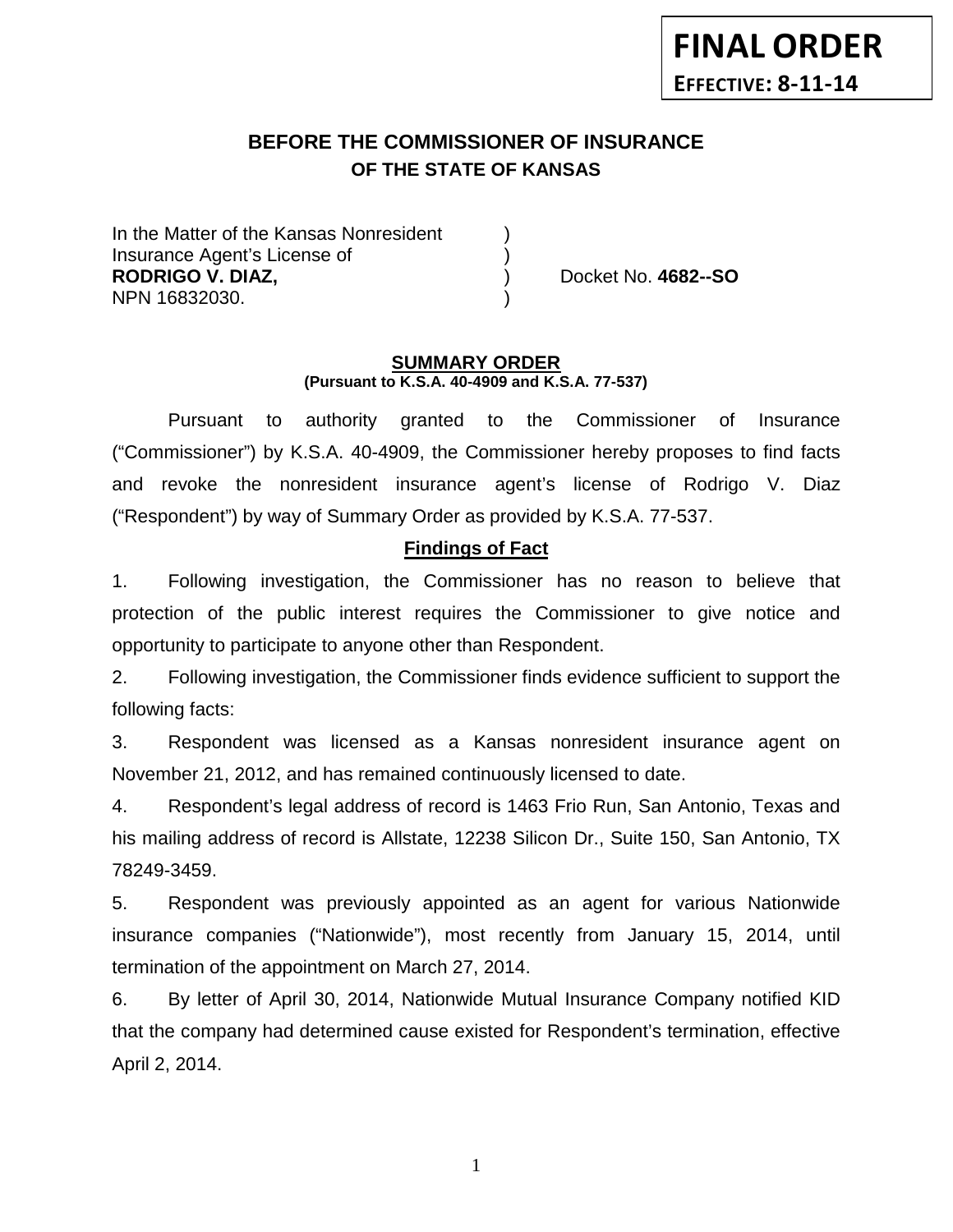7. According to reports and supporting documents provided by Nationwide, Respondent used a consumer's credit card number for two transactions to pay his personal debts in the total amount of \$1100.

8. Respondent admitted to Nationwide personnel that he had used the card information to pay outstanding fines.

9. By letter of July 2, 2014, addressed to Respondent at his mailing address of record, counsel for KID summarized the foregoing facts and invited Respondent to reply by July 18, 2014, if Respondent disputed the facts.

10. Respondent replied on July 17, 2014, that there were allegations but stated he helped the consumer "get to the bottom of" the charges and the consumer told him "it was a mistake."

11. Respondent was unable to provide support for his statement.

## **Applicable Law**

12. K.S.A. 40-4909(a) provides, in relevant part:

"The commissioner may deny, suspend, revoke or refuse renewal of any license issued under this act if the commissioner finds that the applicant or license holder has: . . .

(4) Improperly withheld, misappropriated or converted any moneys or properties received in the course of doing insurance business. . . .

(8) Used any fraudulent, coercive, or dishonest practice, or demonstrated any incompetence, untrustworthiness or financial irresponsibility in the conduct of business in this state or elsewhere." K.S.A. 2013 Supp. 40- 4909(a).

13. In addition, the Commissioner may revoke any license issued under the Insurance Agents Licensing Act if the Commissioner finds that the interests of the insurer or the insurable interests of the public are not properly served under such license. K.S.A. 2013 Supp. 40-4909(b).

14. "Any action taken under this section which affects any license or imposes any administrative penalty shall be taken only after notice and an opportunity for hearing conducted in accordance with the provisions of the Kansas administrative procedures act." K.S.A. 2013 Supp. 40-4909(c).

15. "Whenever the commissioner imposes any administrative penalty or denies, suspends, revokes or refuses renewal of any license pursuant to subsection (a), any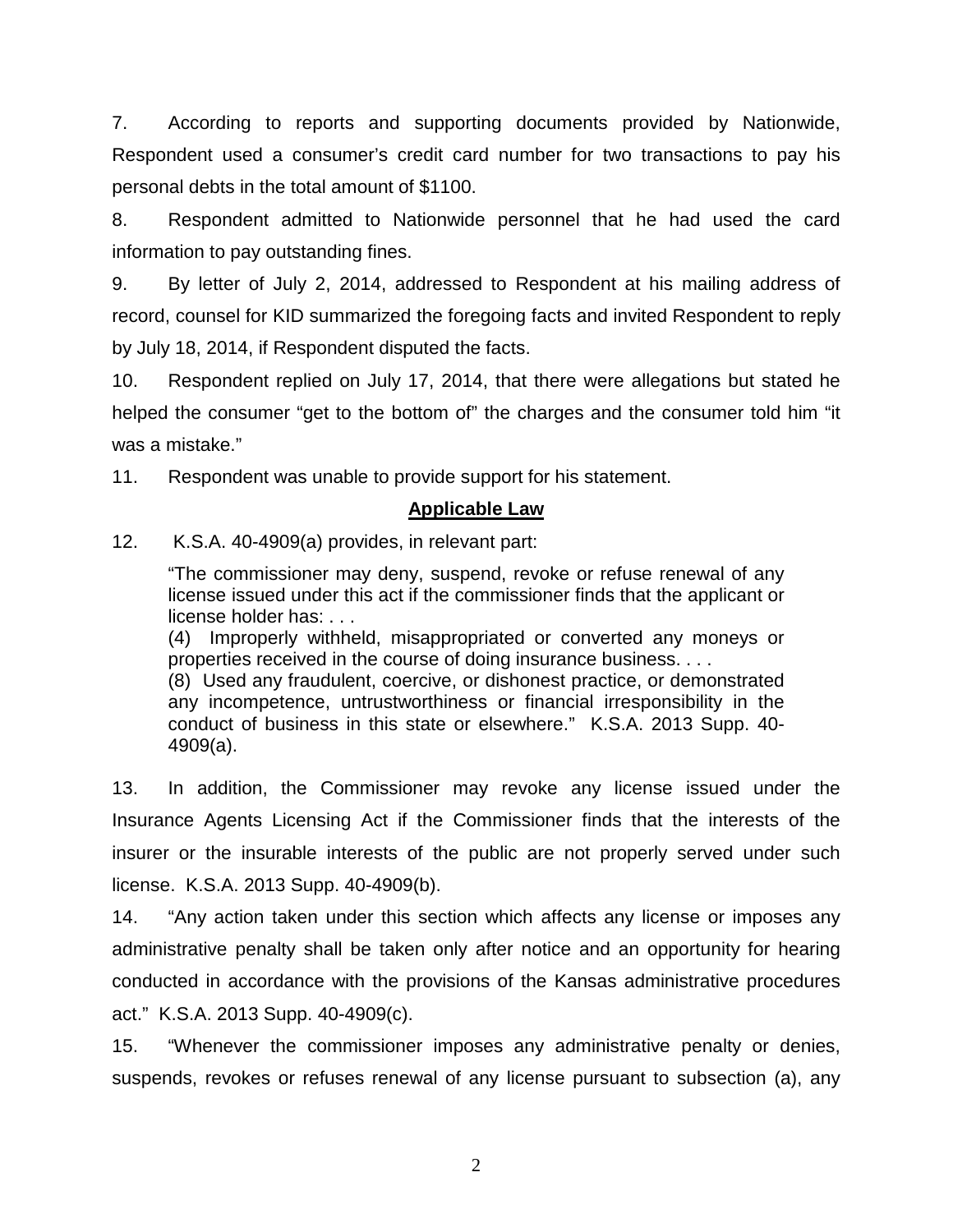costs incurred as a result of conducting an administrative hearing authorized under the provisions of this section shall be assessed against the person who is the subject of the hearing or any business entity represented by such person who is the party to the matters giving rise to the hearing." K.S.A. 2013 Supp. 40-4909(f).

#### **Conclusions of Law**

16. The Commissioner has jurisdiction over Respondent as well as the subject matter of this proceeding, and such proceeding is held in the public interest.

17. The Commissioner finds Respondent's license may be revoked pursuant to K.S.A. 40-4909(a)(4) because Respondent has misappropriated property, i.e., financial card information, received in the course of doing insurance business and used it to divert a consumer's funds to his own use.

18. The Commissioner finds Respondent's license may be revoked pursuant to K.S.A. 40-4909(a)(8) because Respondent has used fraudulent or dishonest practices.

19. The Commissioner thus finds that sufficient grounds exist for the revocation of Respondent's insurance agent license pursuant to K.S.A. 2013 Supp. 40-4909(a).

20. Finally, the Commissioner finds that Respondent's license may be revoked pursuant to K.S.A. 40-4909(b) because Respondent's license is not serving the interests of insurers or the insurable interests of the public.

21. Based on the facts and circumstances set forth herein, it appears that the use of summary proceedings in this matter is appropriate, in accordance with the provisions set forth in K.S.A. 77-537(a), in that the use of summary proceedings does not violate any provision of the law, the protection of the public interest does not require the KID to give notice and opportunity to participate to persons other than Respondent, and after investigation, KID believes in good faith that the allegations will be supported to the applicable standard of proof.

#### **Policy to be Served**

Before issuing an insurance agent license, the Commissioner must determine that the applicant is qualified and has not committed any act that would be grounds for denial, suspension, or revocation. K.S.A. 40-4905(b). Further, the Commissioner may revoke any license issued under the Insurance Agents Licensing Act if the Commissioner finds that the interests of the insurer or the insurable interests of the

3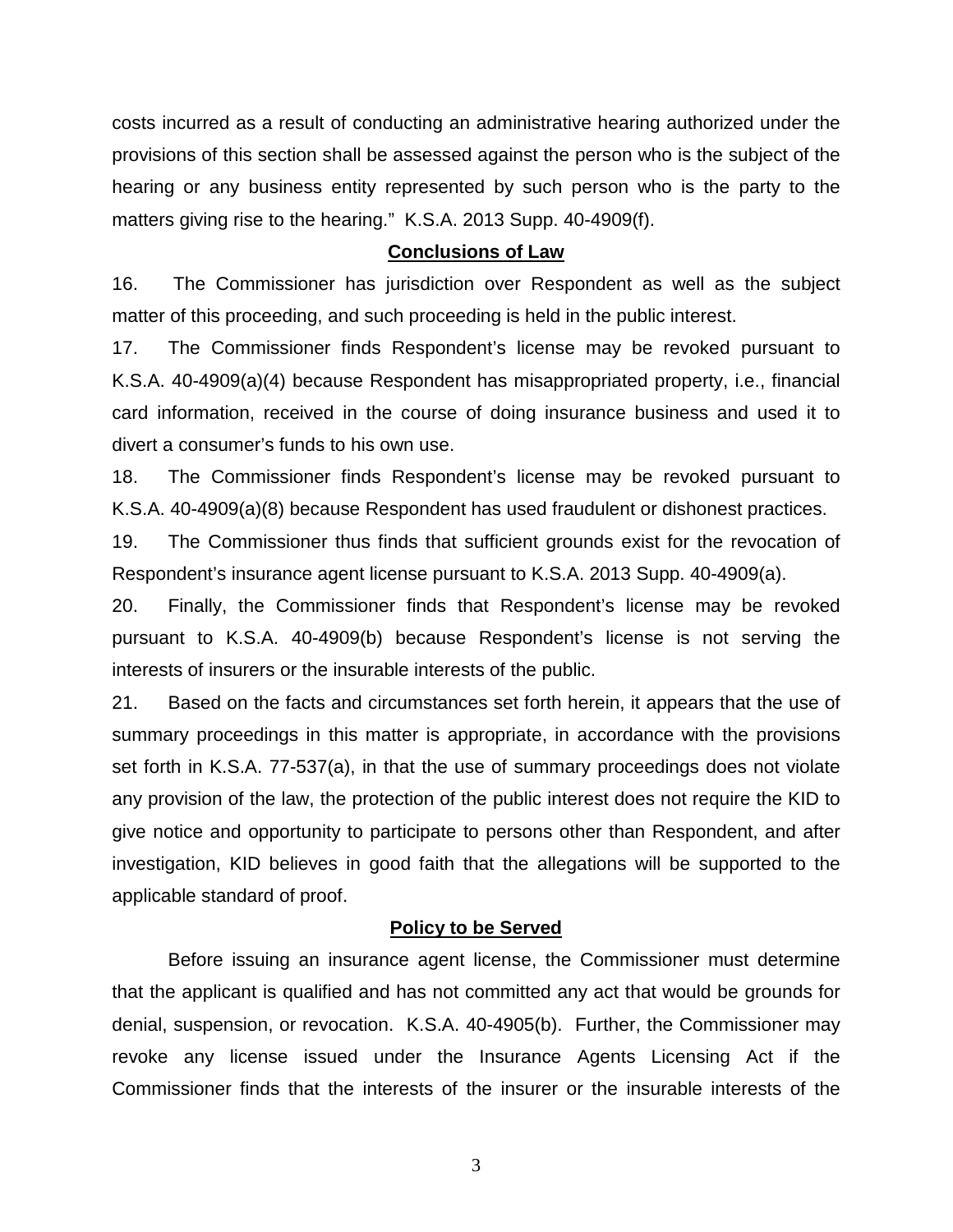public are not properly served under the license. The following action is appropriate to promote the security and integrity of the insurance business and protect insurance consumers by licensing, or continuing to license, persons or entities to sell, solicit, or negotiate insurance in the State of Kansas only if their conduct indicates they are both qualified and trustworthy.

# **ORDER**

**THE COMMISSIONER OF INSURANCE THEREFORE ORDERS** that the Kansas nonresident insurance agent's license of **RODRIGO V. DIAZ** is hereby **REVOKED,** and **RODRIGO V. DIAZ** shall **CEASE and DESIST** from the sale, solicitation, or negotiation of insurance, doing any act toward the sale, solicitation, or negotiation of insurance, and/or receiving compensation deriving from the sale, solicitation, or negotiation of insurance in Kansas or on Kansas risks through business conducted on and after the effective date of this order.

**It is further ordered**, pursuant to KSA 77-415(b)(2)(A), that this order is designated by KID as precedent.

# **IT IS SO ORDERED THIS \_\_22nd\_\_ DAY OF JULY 2014, IN THE CITY OF TOPEKA, COUNTY OF SHAWNEE, STATE OF KANSAS.**



/s/ Sandy Praeger Sandy Praeger Commissioner of Insurance

BY:

/s/ John Wine John Wine General Counsel